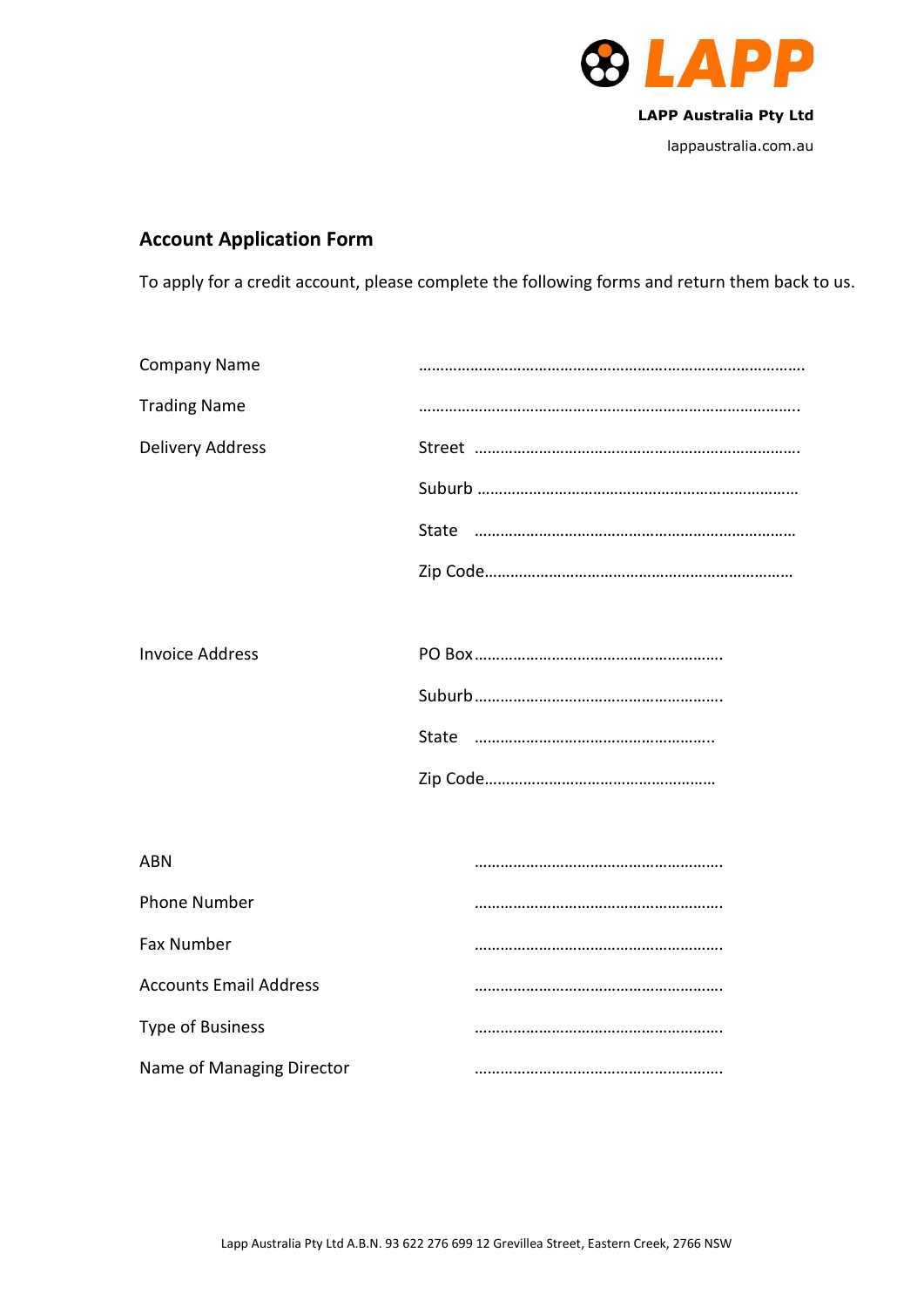

## **Trade References**

For trade references, please do not include utilities (ie Power and Phone services).

I (we) understand that the Terms and Conditions for a Credit Account which are included in the bottom of this document. I (we) declare we are authorised to create a Credit Account on behalf of our company.

| Signature |  |
|-----------|--|
| Name      |  |
| Position  |  |
| Date      |  |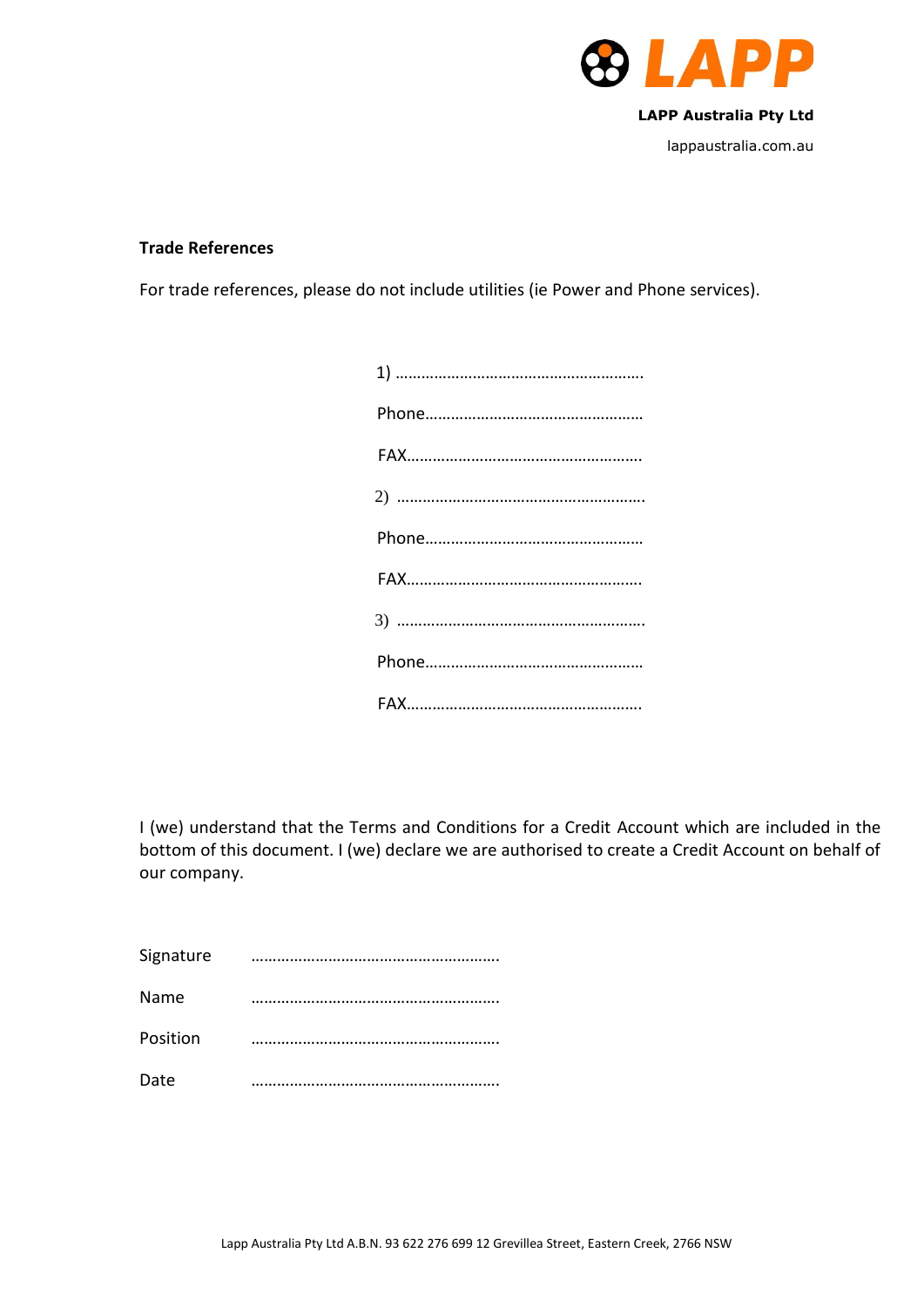

When completed please return this form to our accounts team via the contact details listed on this document.

Once we have approved your account, how should we get back in touch with you?

| Email |    |  |
|-------|----|--|
|       | Ωr |  |
| Phone |    |  |

Once completed, please send this form to 'sales@lappaustralia.com.au' for processing**.**

# **Your Key Contacts**

To help us contact the right people in your company, you might want to list some of the key contacts at your company. These could include engineers, purchasing people, accounts people etc. Then when we are contacting you, we know the right people to get in touch with.

| Name   | Name      |  |
|--------|-----------|--|
| Role   | Role      |  |
| Phone  | <br>Phone |  |
| Mobile | Mobile    |  |
| Email  | Email     |  |

\*Feel free to add more contacts to this form, depending on your company structure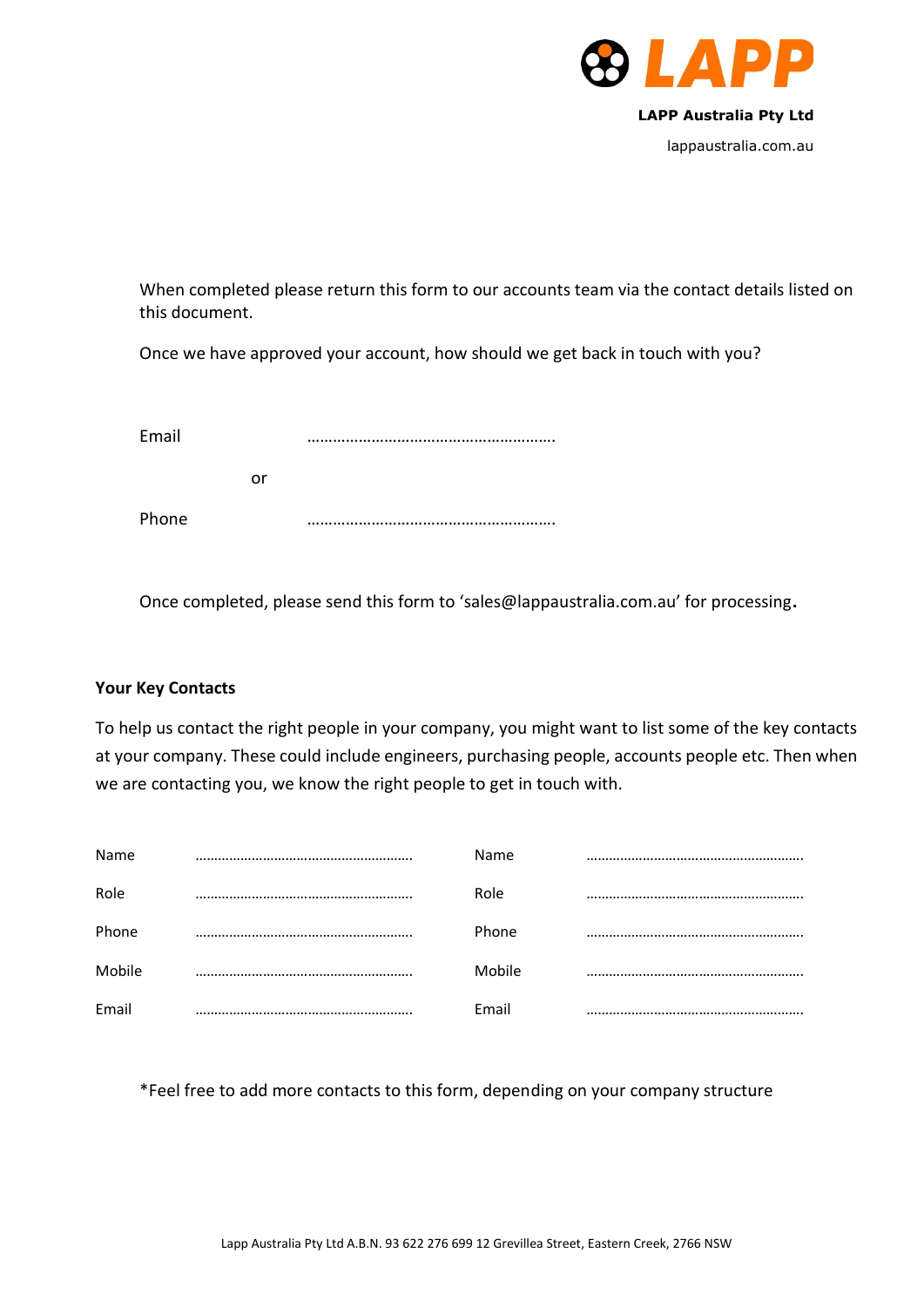

lappaustralia.com.au

## **Our Contact Details**

| <b>General Enquiries</b> | Free Phone | 1800 931 559                  |
|--------------------------|------------|-------------------------------|
|                          | Email      | sales@lappaustralia.com.au    |
| <b>Account Enquires</b>  | Email      | accounts@lappaustralia.com.au |

## **Our Bank Account Details**

We email all invoices to your account's email address on a daily basis, and monthly we will email you with a complete statement with all your open invoices.

For payments from Australian bank accounts in \$AUD

Payment to: Lapp Australia Pty Ltd

ANZ Banking Group (Australia)

BSB: 013408

Account Number: 3068-66341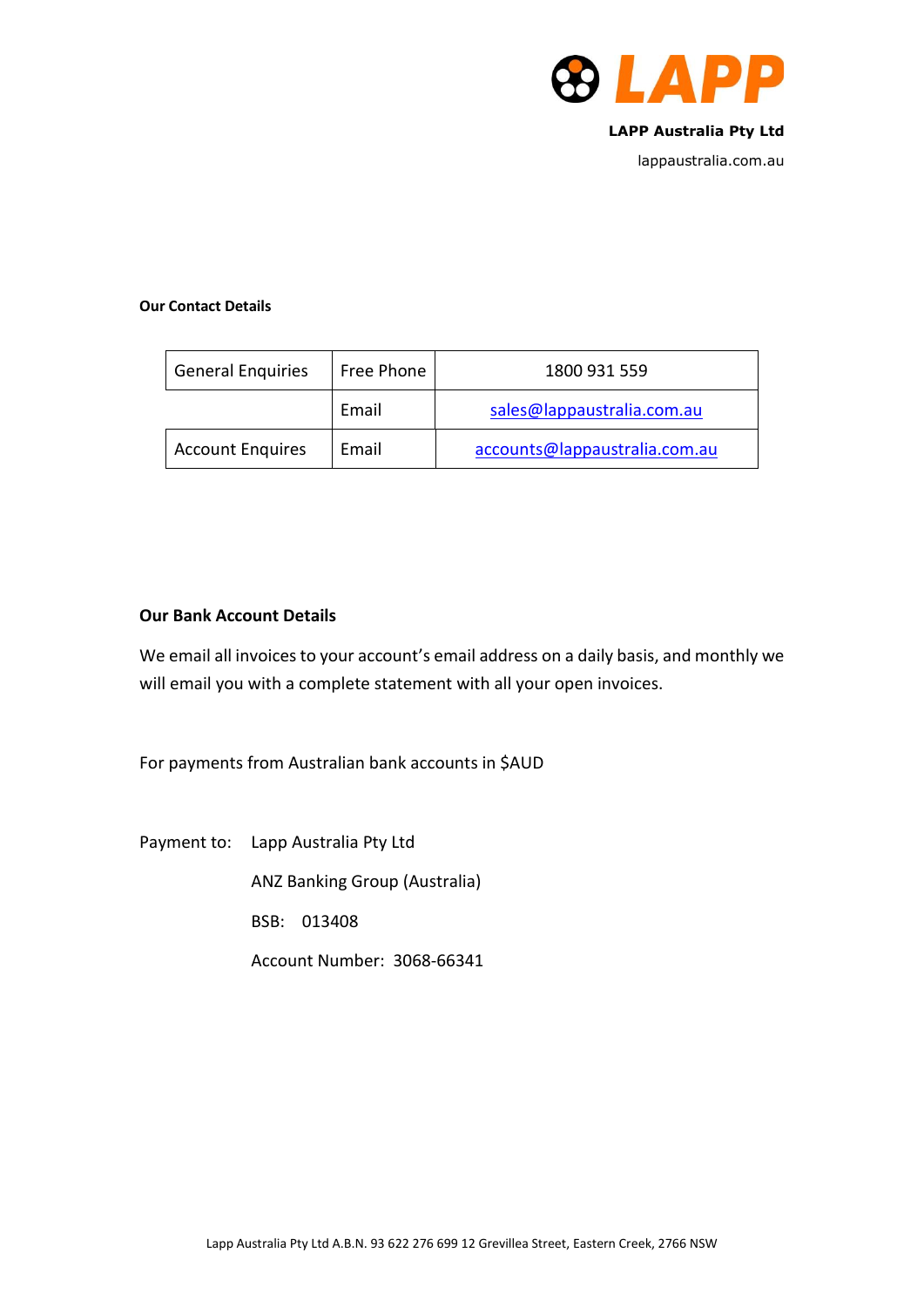

lappaustralia.com.au

### **Terms and Conditions**

The below conditions override all our previous Terms and Conditions. We reserve the right to update our Terms and Conditions at any time without prior notification.

## **1. Variations in product**

Actual goods supplied may vary from the product pictures shown on our website or in our catalogues. We try our best to accurately represent the product to you, however our suppliers can make changes to the goods we are supplied without warning. If a product functionally performs its intended primary function correctly then you have no right of return.

Specifications for actual goods supplied may vary from the product specifications shown in our website or in our catalogues. We try our best to accurately represent the goods to you, however our suppliers can make changes to the goods we are supplied without warning (for example cable OD's could vary). If goods can still perform their intended primary function correctly then you have no right of return.

## **2. Checking goods when they arrive**

If a parcel arrives damaged it is your responsibility to record this information with the freighting company at the time you receive the goods. If you have not noted the damage, and we believe the damage occurred after the goods were dispatched, and the freighting company does not accept liability for the damage to the goods, then you will be obliged to accept and pay for the goods in whatever condition they arrived.

If goods are damaged when they arrive contact our sales team immediately. Photos maybe required to help us document the damage. If you do not have time to contact us before you use the goods, make sure you take photos showing the damage before unpacking and using the goods.

It is your responsibility to check that what goods arrive, match the corresponding delivery note which is included with the shipment. If the delivery note is missing, please contact our sales team for a replacement. If the goods supplied are incorrect to the paperwork, or the quantity of goods supplied is incorrect to the paperwork then please contact our sales team immediately.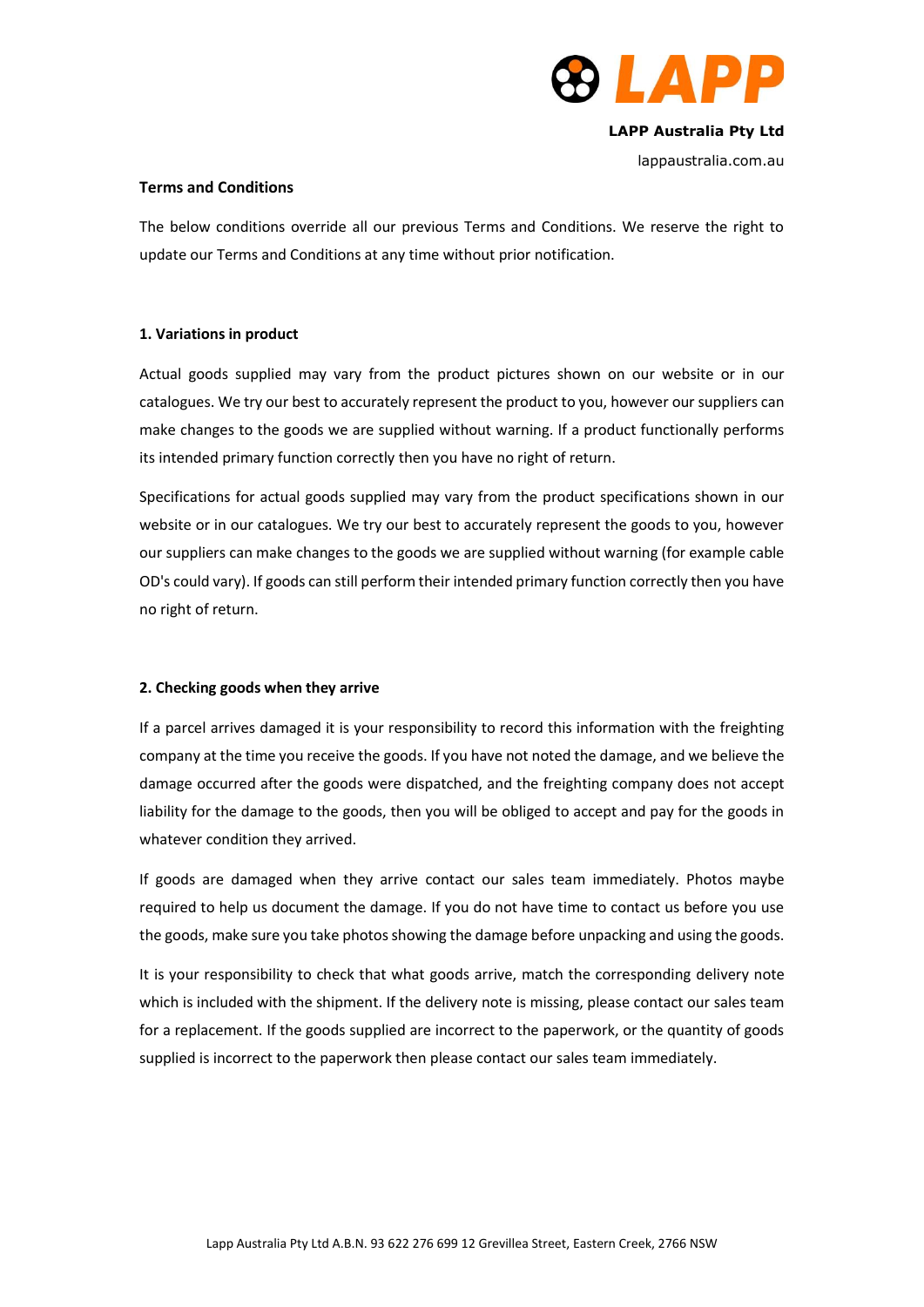

lappaustralia.com.au

#### **3. GST (Goods and Services Tax)**

GST is Goods and Services Tax and we must charge this on any goods or services we supply Australia. Prices we advertise or quote do not include GST unless explicitly stated. For all products we supply within Australia we will charge GST on top of the stated prices.

If you plan on using our products within Australia, then we must charge you GST.

If you plan on exporting our products we will charge you GST, and it is your responsibility to claim the GST content back at the time you export the goods.

#### **4. Payment**

Where credit terms have been approved, payment is by the requested date indicated on the Invoice we supply. If you do not receive an Invoice, or have misplaced the Invoice, it is your responsibility to contact our accounts team and request a new copy.

If you cannot make payment by the required date indicated on the Invoice you must contact our accounts team with an explanation. We may grant an extension to your payment terms.

Failure to make payment by the indicated date stated on the Invoice may result in the freezing of your company account so no new orders can be placed, and backorders will not be dispatched. This may also lead to a reduction or cancellation of your credit terms for future orders.

We stress, if you are not going to make payment by the requested date stated on the Invoice please contact our accounts staff.

### **5. Titles & Risk**

Risk of damage or loss of goods passes to the customer on delivery.

Title of goods passes to the customer upon payment.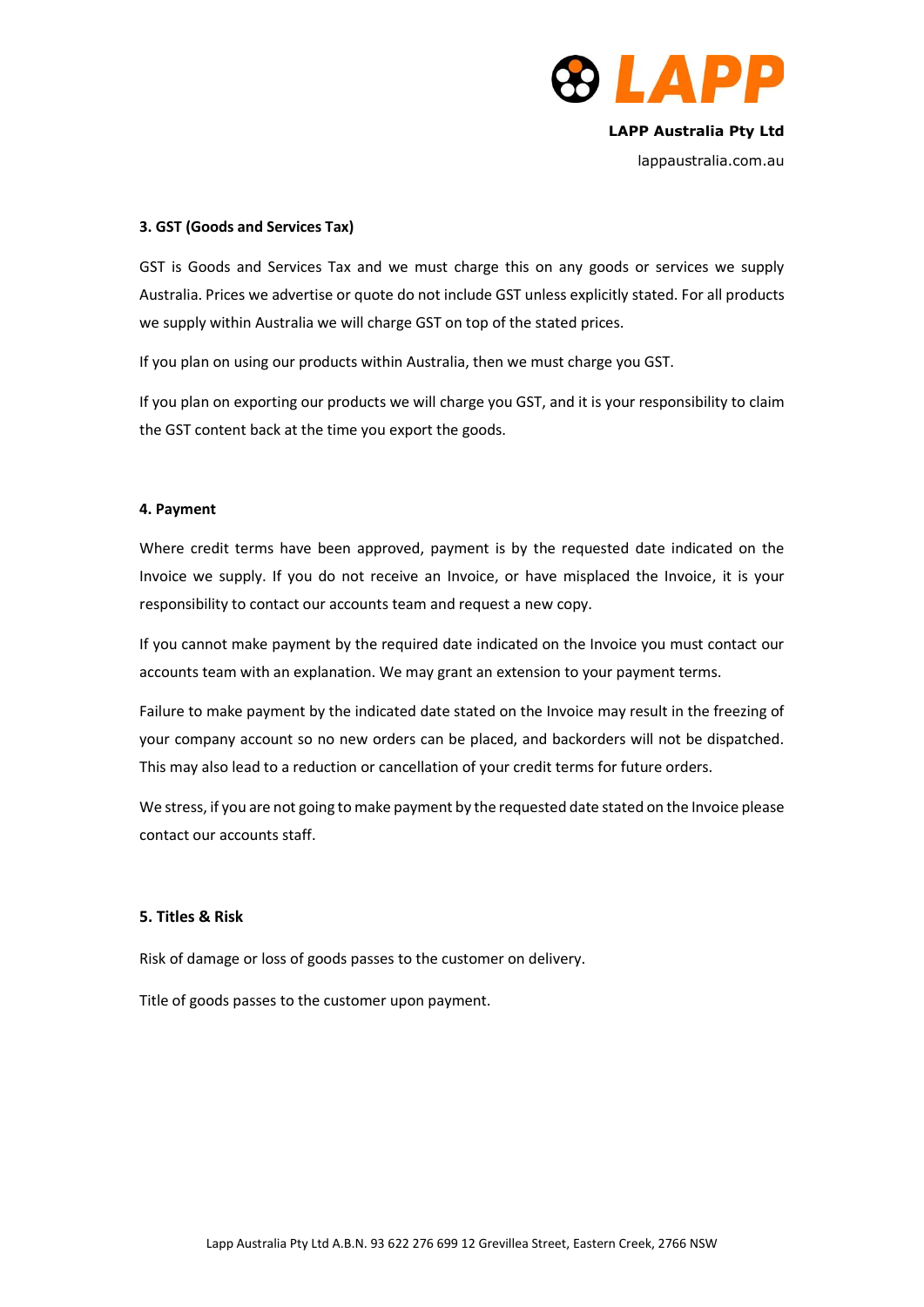

lappaustralia.com.au

#### **6. Orders and Pricing**

To avoid duplication, faxed or emailed confirmation of telephone orders must be clearly marked "Confirmation Only". We do not accept liability for any orders not clearly marked, that we have supplied twice. If it is not clear, you will be charged for duplicate orders.

After an order is placed, items may not be removed, and quantities cannot be decreased or increased without prior written approval. We may have already cut product, or have ordered in new product from suppliers to replace our stock.

Before you place an order, it is the customers responsibility to find out the delivery time for the goods. Once an order is placed, if the goods are not in stock but we have ordered them for you, then you cannot cancel your order without written approval.

If you place an order and your part number is for one product, and your description is for a different product, then you are responsible for whichever product you receive. if you receive a different item than you wanted, you may incur a restocking fee or return refusal. It is your responsibility to have the details on your purchase orders correct.

If we make an error on the pricing on an Invoice please contact an our accounts representative and explain the error. If it is a valid error we will be happy to rectify this for you with either a new invoice, or a credit for the difference in pricing.

Pricing for products may vary from your previous purchases without prior notification. If you do not have a valid written quotation, then you are required to pay the indicated invoice price. If you have received a price over the phone, however you do not have written confirmation of this price, then this is not a valid quotation and the original stated invoice price stands. Verbal quotations are not valid.

Quotations are valid for a set period. If no time period is indicated on the quotation, you must request the valid range or assume the quotation is valid for only 30 days from when you receive it.

#### **7. Product Warranty**

If goods are determined to be faulty, we will either replace, repair, or refund the goods. We are not liable for any additional charges such as penalties, installation costs or downtime incurred due to replacing the original faulty goods. If we choose to refund the value of goods, this will be at the original Invoice price only.